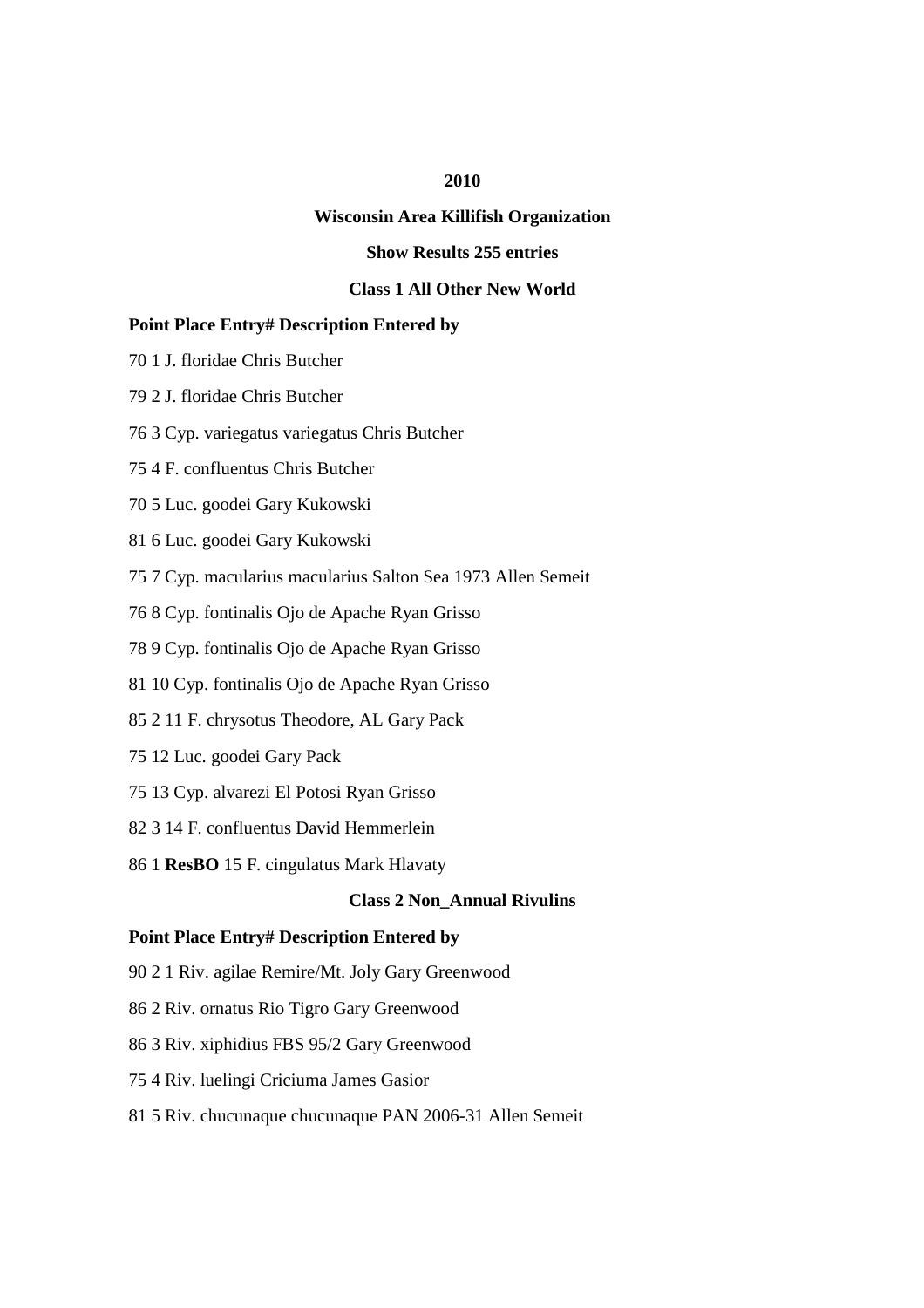- 79 6 Riv. ornatus Rio Tigre Ryan Grisso
- 82 7 Riv. ornatus Rio Tigre Ryan Grisso
- 86 8 Riv. xiphidius Floyd Souza Strain Ryan Grisso
- 75 9 Riv. mahdiaensis GUY 06-4 Thuan Nguyen
- 75 10 Riv. mahdiaensis GUY 06-4 Thuan Nguyen
- 87 3 11 Riv. chucunaque chucunaque PAN 2006-31 Gary Pack
- 79 12 Riv. uroflammeus siegfriedi Jardin Gaia CR03 Gary Pack
- 92 1 13 Riv. agilae Mont de Mahurey John Metzger
- 80 14 Krypt. (Riv.) marmoratus Dangriga Belize Jan Peter Minogue
- 85 15 Riv. hildebrandi Mark Hlavaty
- 81 16 Riv. hartii Scott Davis

## **Class 3 South American Annuals**

- 82 3 1 Aphyl. peruensis Gary Greenwood
- 0 2 void John O'Conner
- 75 3 Simp. boitonei Gerhard Kallus
- 75 5 Camp. brucei Brandy Sommers / Jessica Sommers
- 75 6 Simp. zonatus James Liska
- 0 7 VOID Lpleb. aureoguttatus Iguape Ryan Grisso
- 75 8 Lpleb. Itanhaensis Iguape Brandy Sommers / Jessica Sommers
- 75 9 Lpleb. Itanhaensis Iguape Ryan Grisso
- 83 2 10 Ausl. wolterstorffi Porto Alegre Peter Minogue
- 86 1 11 Ausl. elongatus Villa Soriano Peter Minogue
- 78 12 Ter. dolichopterus Isla Raton 92/22 Paul Christ
- 75 13 Aphyl. schleseri Rio Itaya 00/08 Paul Christ
- 81 14 Simp. punctulatus NP-03-07 Paul Christ
- 75 15 Simp. fulminantis BHS 95/12 Paul Christ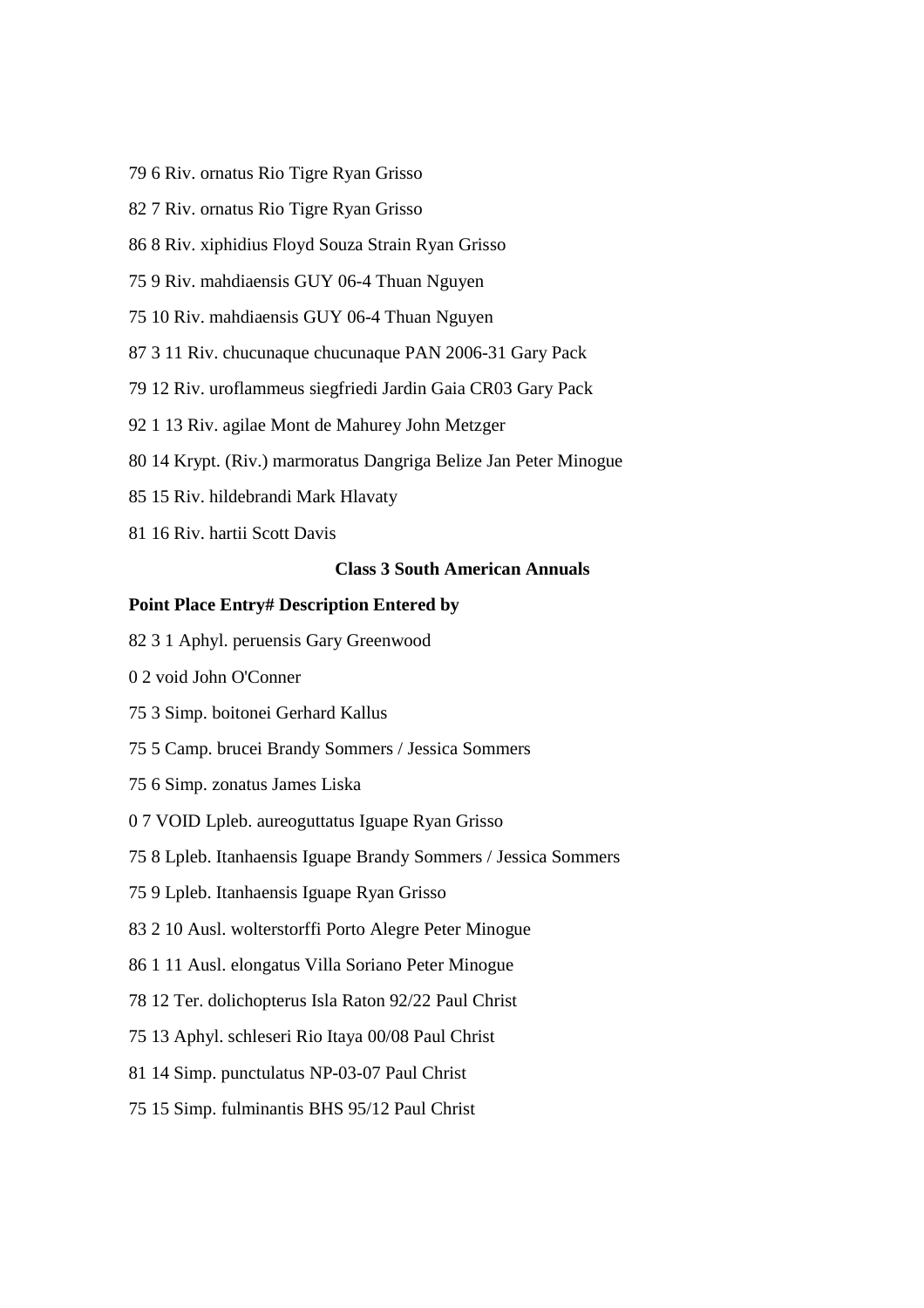#### **Class 4 Nothobranchius**

#### **Point Place Entry# Description Entered by**

- 0 1 void John O'Conner
- 85 2 N. korthausae Red Chris Butcher
- 75 3 N. hassoni DRCH 08-10 trio Steve Rabke
- 91 1 4 N. guentheri Zanzibar Gary Pack
- 86 3 5 N. furzeri Mazimechopes River MOZ 04-13 Nick Ternes
- 85 6 N. fuscotaeniatus Kitonga North 97/9 Paul Christ
- 85 7 N. cardinalis Lisinjiri river TAN 97/27 Paul Christ
- 90 2 8 N. kafuensis Kayuni State Farm Paul Christ

### **Class 5 Fundulopanchax except Paraphyosemion**

## **Point Place Entry# Description Entered by**

- 76 1 Fp. fallax Kribianius Muanio Gary Greenwood
- 81 3 2 Fp. kamdemi Korup Nat. Park Gary Greenwood
- 79 3 Fp. sjoestedti Gary Greenwood
- 0 4 void John O'Conner
- 76 5 Fp. sjoestedti Gerhard Kallus
- 75 6 Fp. scheeli Manfred Schulz
- 75 7 Fp. scheeli Manfred Schulz
- 89 1 8 Fp. sjoestedti Rick Ivik
- 75 9 Fp. sjoestedti Don Mortenson
- 82 2 10 Fp. sjoestedti Don Mortenson

### **Class 6 Fundulopanchax - Paraphyosemion**

- 95 1 **BOS** 1 Fp. gardneri nigerianus Innidere Gary Greenwood
- 84 2 Fp. spoorenbergi Gary Greenwood
- 0 5 void John O'Conner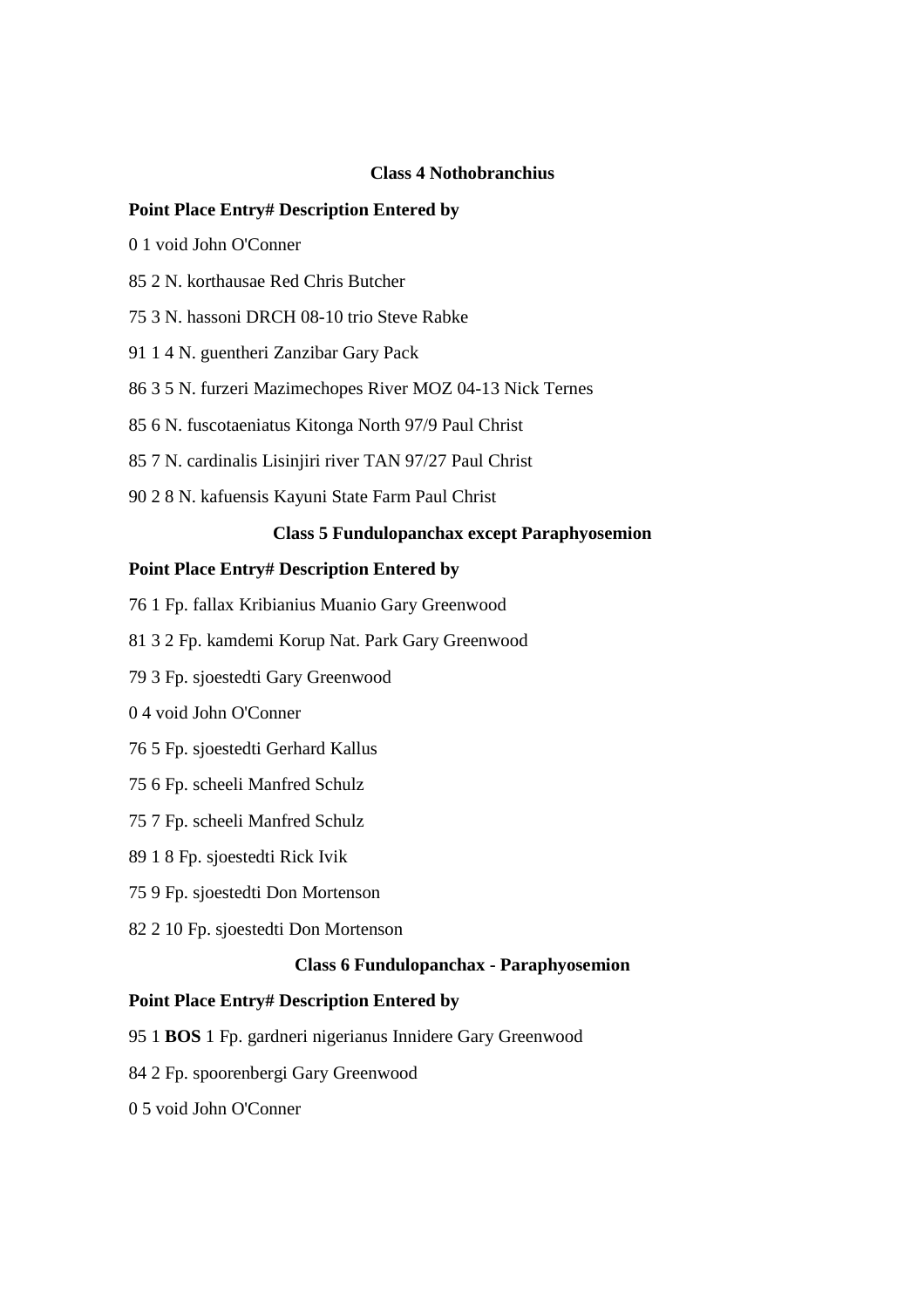- 0 6 void John O'Conner
- 0 7 void John O'Conner
- 0 8 void John O'Conner
- 0 9 void John O'Conner
- 0 10 void John O'Conner
- 0 11 void John O'Conner
- 76 12 Fp. gardneri gardneri Baissa trio James Gasior
- 75 13 Fp. gardneri Jos Plateau Art Leuterman
- 75 14 Fp. gardneri gardneri Nsukka 3 females, 1 male Art Leuterman
- 81 15 Fp. gardneri Jos Plateau James Liska
- 85 16 Fp. gardneri P 82 James Liska
- 79 17 Fp. spoorenbergi Manfred Schulz
- 75 18 Fp. gardneri nigerianus Innidere Gary Pack
- 85 19 Fp. gardneri nigerianus Innidere Gary Pack
- 85 20 Fp. gardneri nigerianus Jos Plateau Gary Pack
- 77 21 Fp. gardneri nigerianus Jos Plateau Gary Pack
- 0 22 VOID Gary Pack
- 84 23 Fp. gardneri gardneri Nsukka Gary Pack
- 87 2 24 Fp. gardneri nigerianus Misaje Gary Pack
- 80 25 Fp. gardneri gardneri Telemu NTC 07-3 Gary Pack
- 83 26 Fp. gardneri spec. Akwen BLLMC 2005-2 Gary Pack
- 76 27 Fp. puerzli Dibeng Yabassi Gary Pack
- 79 28 Fp. gardneri Lafia Gary Sutcliffe
- 85 29 Fp. cinnamomeus Supe Rick Ivik
- 85 31 Fp. gardneri nigerianus Misaje Rick Ivik
- 85 32 Fp. spoorenbergi Rick Ivik
- 79 33 Fp. gardneri gardneri Nsukka Ruth Warner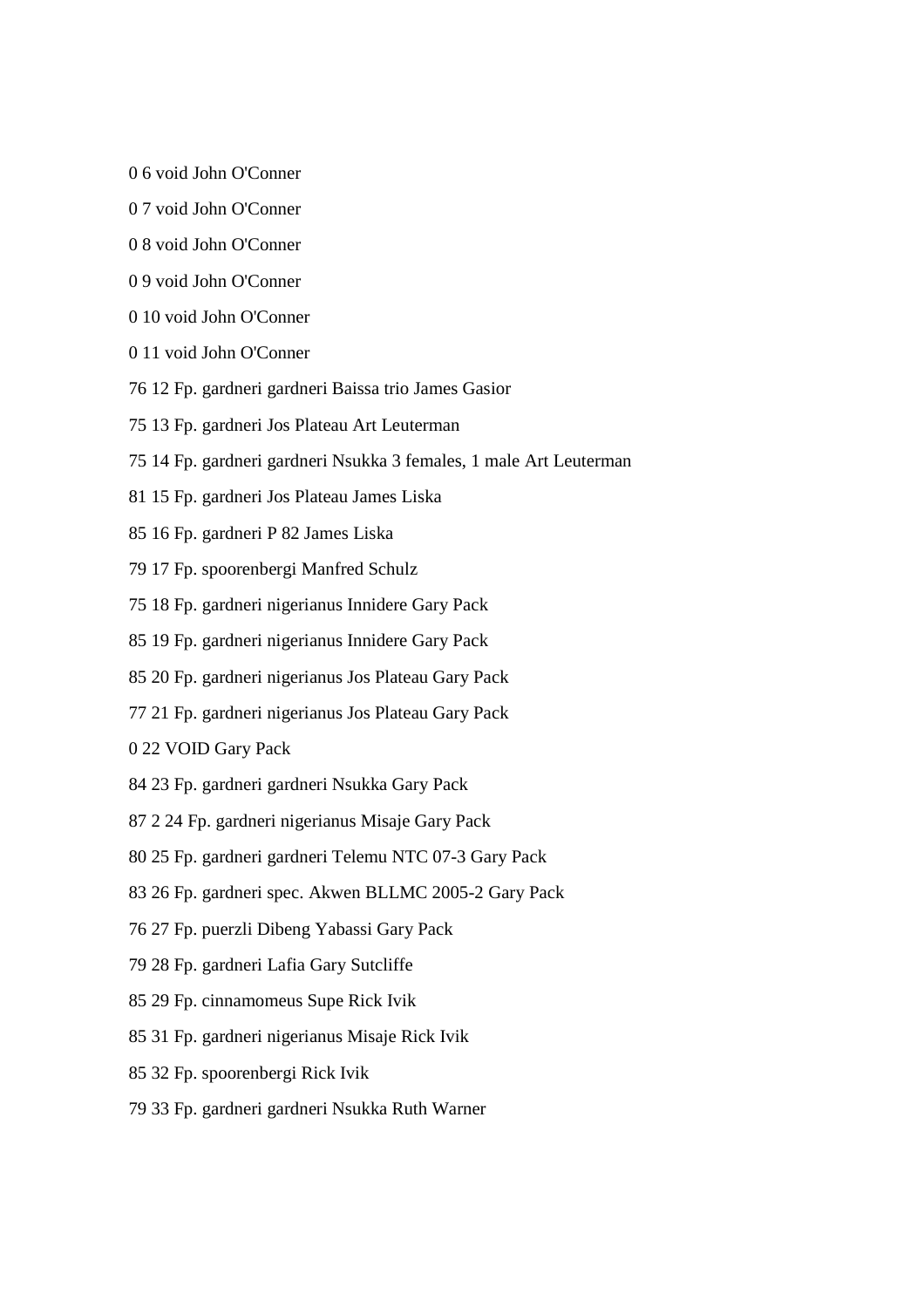- 86 3 34 Fp. gardneri nigerianus Innidere Jack Heller
- 84 35 Fp. gardneri gardneri Lafia Bill Wolfe
- 80 36 Fp. gardneri nigerianus Innidere Karl Doering

#### **Class 7 Aphyosemion (cameronense, ogoense, striatum )**

- 80 1 A. maculatum DNA 01 LoLoI Gary Greenwood
- 75 2 A. ogoense ogoense GHP 80/24 Gary Greenwood
- 86 3 A. mimbon GEMHS 00/7 Gary Greenwood
- 75 4 A. mimbon LEC 93-19 Gary Greenwood
- 75 5 A. ogoense pyrophore GHP Blue Gary Greenwood
- 75 6 A. affinis cameronense GBH 01/27 Gary Greenwood
- 75 7 A. ogoense ogoense GHP 80/23 Gary Greenwood
- 77 8 A. cameronense cameronense YEN BDBG 04/04 Gary Greenwood
- 0 9 void John O'Conner
- 0 10 void John O'Conner
- 75 11 A. caudofasciatum RPC 91/11 James Gasior
- 75 12 A. ogoense ogoense 95/18 James Gasior
- 83 13 A. ogoense ogoense 89/23 trio James Gasior
- 85 14 A. ogoense ogoense Komono Yellow James Gasior
- 78 15 A. louessense RPC 33 James Gasior
- 75 16 A. species Bitteri James Gasior
- 81 17 A. striatum Lambarene Manfred Schulz
- 81 18 A. ogoense ogoense GHP 80-24 Gary Pack
- 90 2 19 A. ogoense ogoense GHP 80-24 Gary Pack
- 89 3 20 A. cameronense cameronense YEN BDBG 04/04 John Metzger
- 83 21 A. wildekampi Petite Ngomlebole BLLMC 05/10 John Metzger
- 79 22 A. mimbon GNA 05/2 Edoum John Metzger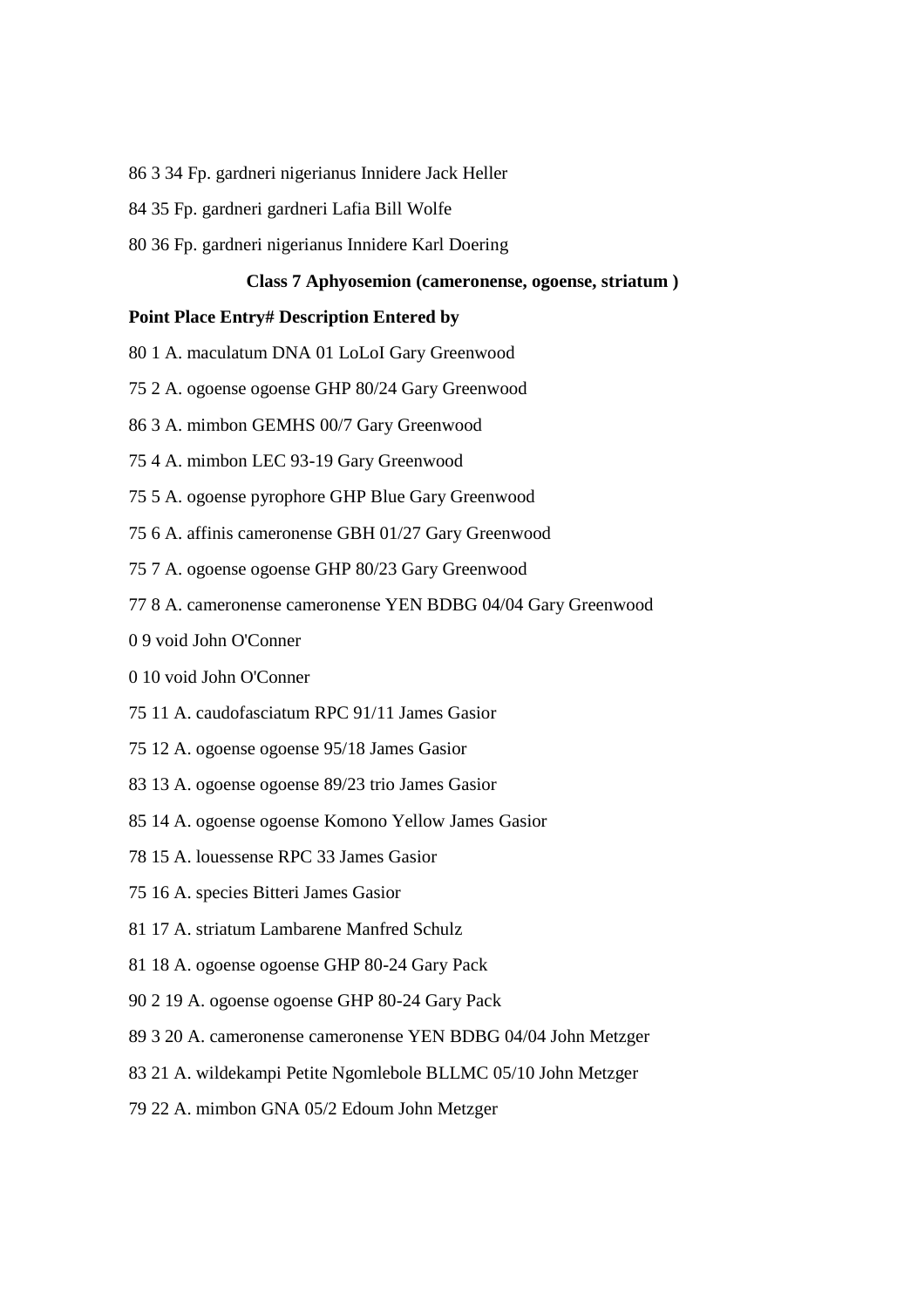- 94 1 23 A. joergenscheeli GJS 00/15 John Metzger
- 75 24 A. louessense Malinga Gary Pack
- 75 25 A. striatum Paul Christ
- 75 26 A. primigenium GBN 88/10 Eric Beyer
- 86 27 A. ogoense ottogartneri Lutete Mark Hlavaty
- 75 28 A. wildekampi Petite Ngomlebole BLLM 05/10 Mark Hlavaty

#### **Class 8 Aphyosemion - "calliurium types"**

## **Point Place Entry# Description Entered by**

- 79 1 A. campomaanense ABK 07/181 Gary Greenwood
- 0 2 void John O'Conner
- 0 3 void John O'Conner
- 0 4 void John O'Conner
- 0 5 void John O'Conner
- 80 6 A. calliurum Allen Semeit
- 76 7 A. australe spotless orange James Liska
- 87 2 8 A. celiae celiae Mandamba 69 Rick Ivik
- 81 9 A. australe BSWG 97/24 Port Gentil Frank Carriglitto
- 78 10 A. australe Schartzflosse Frank Carriglitto
- 81 11 A. australe BSWG 97/24 Port Gentil Frank Carriglitto
- 83 3 12 A. australe Gold Frank Carriglitto
- 89 1 13 A. australe Gold Paul Christ
- 82 14 A. campomaanense ABK07-181 Mark Hlavaty
- 75 15 A. celiae winifredae Ebonji Mark Hlavaty
- 76 16 A. celiae celiae Karl Doering

### **Class 9 Chromaphyosemion**

## **Point Place Entry# Description Entered by**

76 1 A. lugens Afan-Essokié Gary Greenwood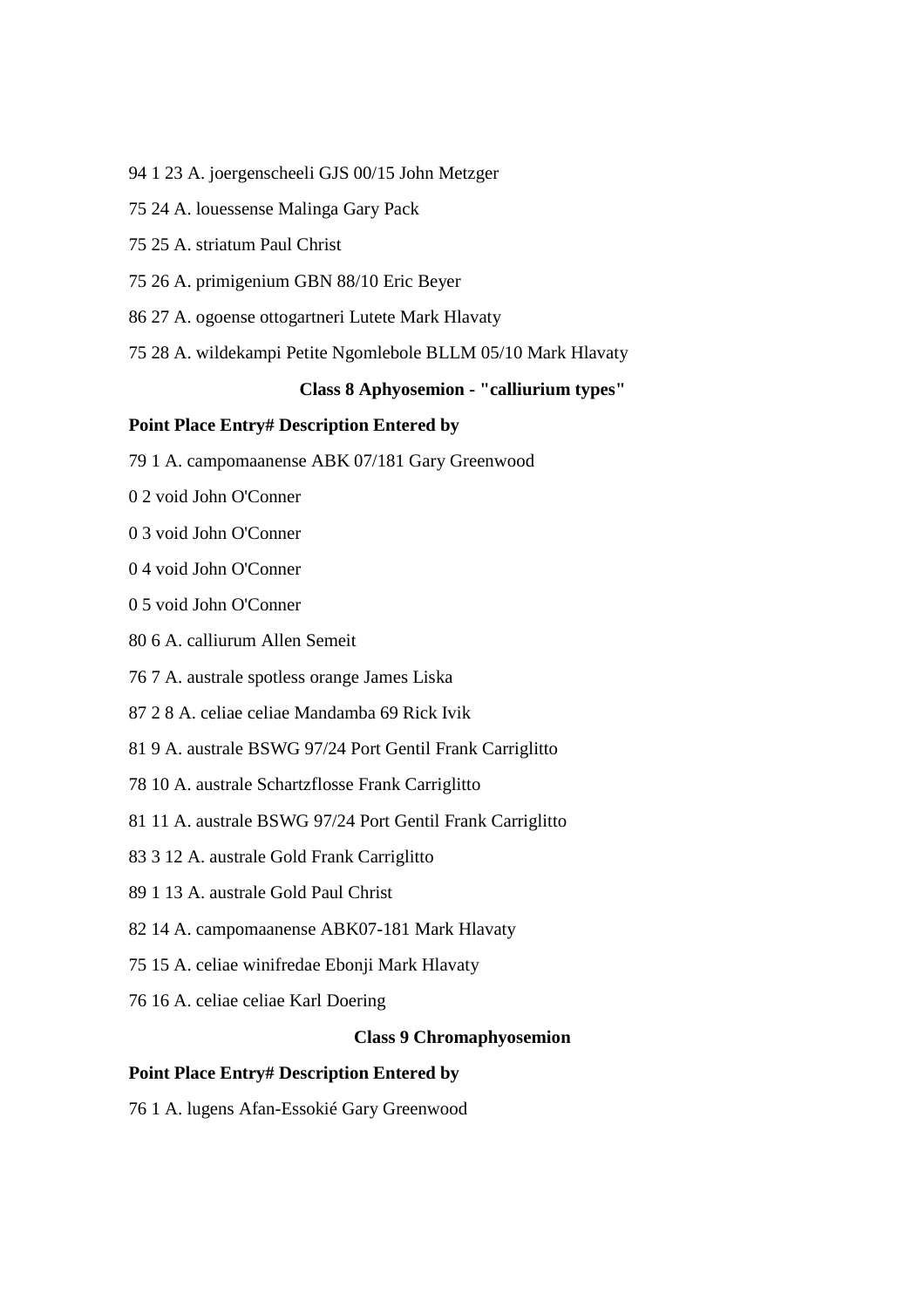- 75 2 A. bitaeniatum Ijebu-Odé Gary Greenwood
- 79 3 A. riggenbachi Dibeng Gary Greenwood
- 0 4 void John O'Conner
- 75 5 A. bivittatum Poliaki Mile 29 Gerhard Kallus
- 75 6 A. bivittatum James Gasior
- 75 7 A. bitaeniatum Tiko Green Allen Semeit
- 76 8 A. bitaeniatum Ijebu Ode James Liska
- 0 9 VOID James Liska
- 92 3 10 A. splendopleure Bumukung Ombe River System Manfred Schulz
- 89 11 A. splendopleure Bumukung Ombe River System Manfred Schulz
- 75 12 A. bitaeniatum Mbanga Gary Pack
- 75 13 A. bitaeniatum Mbanga Gary Pack
- 86 14 A. bivittatum Funge Rick Ivik
- 0 15 void Ruth Warner
- 75 16 A. bitaeniatum Benin City Ruth Warner
- 88 17 A. bivittatum Fungé Jack Heller
- 90 18 A. bivittatum Fungé Jack Heller
- 75 19 A. kouamense Myeng Ayong B 03 Jack Heller
- 75 20 A. splendopleure Ombe River System Peter Minogue
- 88 21 A. bitaeniatum Lagos red Mark Hlavaty
- 95 1 22 A. bitaeniatum Lagos red Mark Hlavaty
- 75 23 A. lugens Afan-Essokié Jim Hinkle
- 75 24 A. lugens Afan-Essokié Jim Hinkle
- 90 25 A. splendopleure Tiko green Jim Hinkle
- 94 2 26 A. bivittatum Fungé Jim Hinkle

### **Class 10 Callopanchax, Archiaphyosemion & Scriptaphyosemion**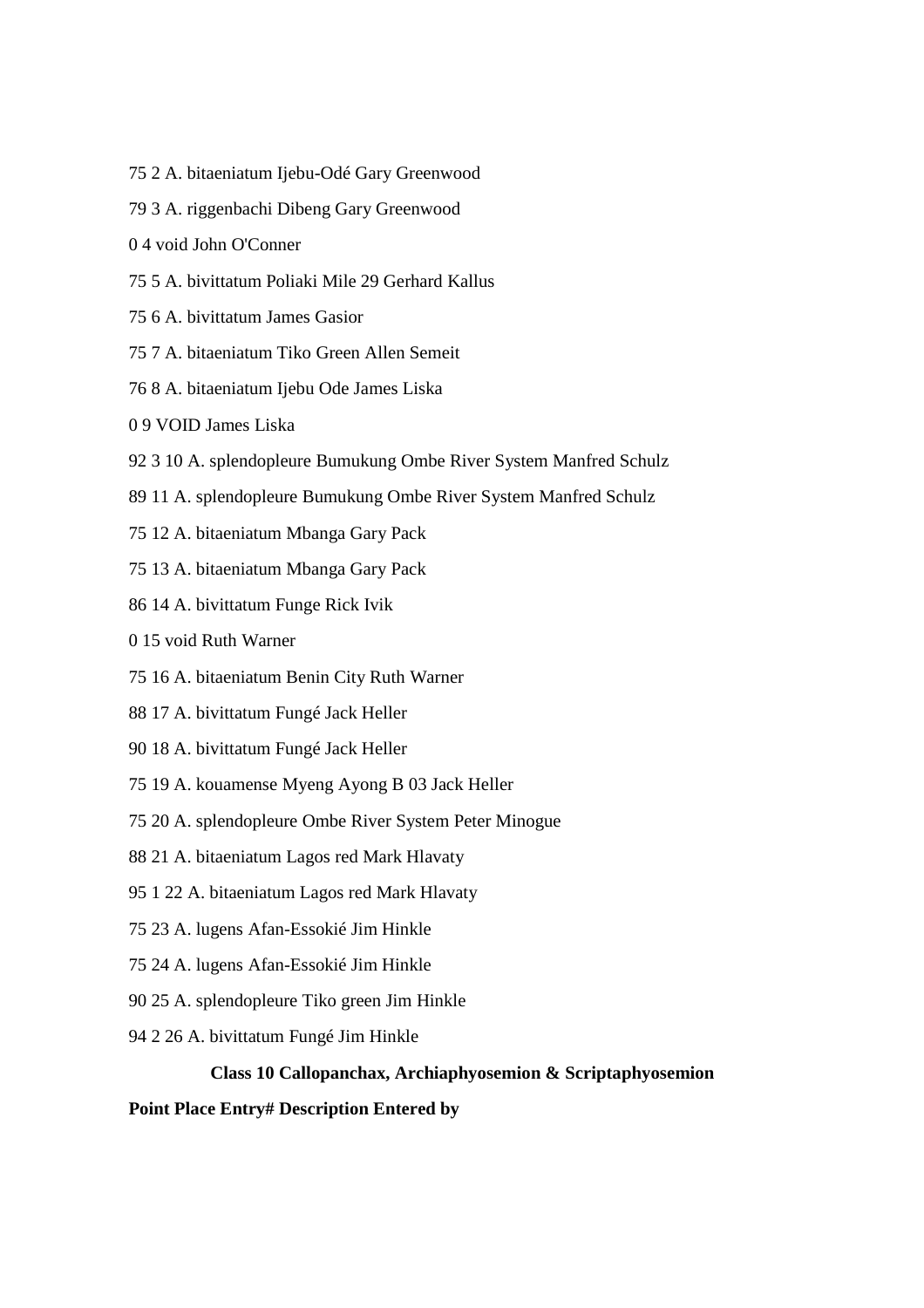- 65 1 Call. monroviae Paynesville L-97 Gary Greenwood
- 75 2 Script. brueningi RL 93 Ep 82 Gary Greenwood
- 75 3 Script. geryi Maferyia Gary Greenwood
- 75 4 Script. schmitti Juarzon Gary Greenwood
- 83 2 5 Script. schmitti Juarzon James Gasior
- 74 6 Script. schmitti Jurazon Manfred Schulz
- 75 7 Script. schmitti Jurazon Manfred Schulz
- 81 8 Script. liberiense Calabarica Gary Pack
- 87 1 9 Script. liberiense calabarica Rick Ivik
- 82 3 10 Script. liberiense calabarica Darlene Weisman

### **Class 11 Aphyosemions All Other**

- 0 1 A. kunzi Gary Greenwood
- 75 2 A. elberti Bafolé Gary Greenwood
- 75 3 A. cyanostictum PEG 98/11 Gary Greenwood
- 77 4 A. punctatum Buong Bai Gary Greenwood
- 75 5 A. cyanostictum GEMHS 00/16 Gary Greenwood
- 75 6 A. cyanostictum SAM GBN 98/29 Gary Greenwood
- 81 7 A. cyanostictum Makokou Gary Greenwood
- 75 8 A. elberti diang yellow Gary Greenwood
- 0 9 VOID Gary Greenwood
- 82 3 10 A. elberti Foumban Gary Greenwood
- 75 11 A. coeleste Mounana Gary Greenwood
- 78 12 A. hera ARK 1-2/96 Gary Greenwood
- 79 13 A. aureum GEB 94-9 Gary Greenwood
- 75 14 A. elberti Ntui Gary Greenwood
- 75 15 A. passaroi GEB 94/5 Gary Greenwood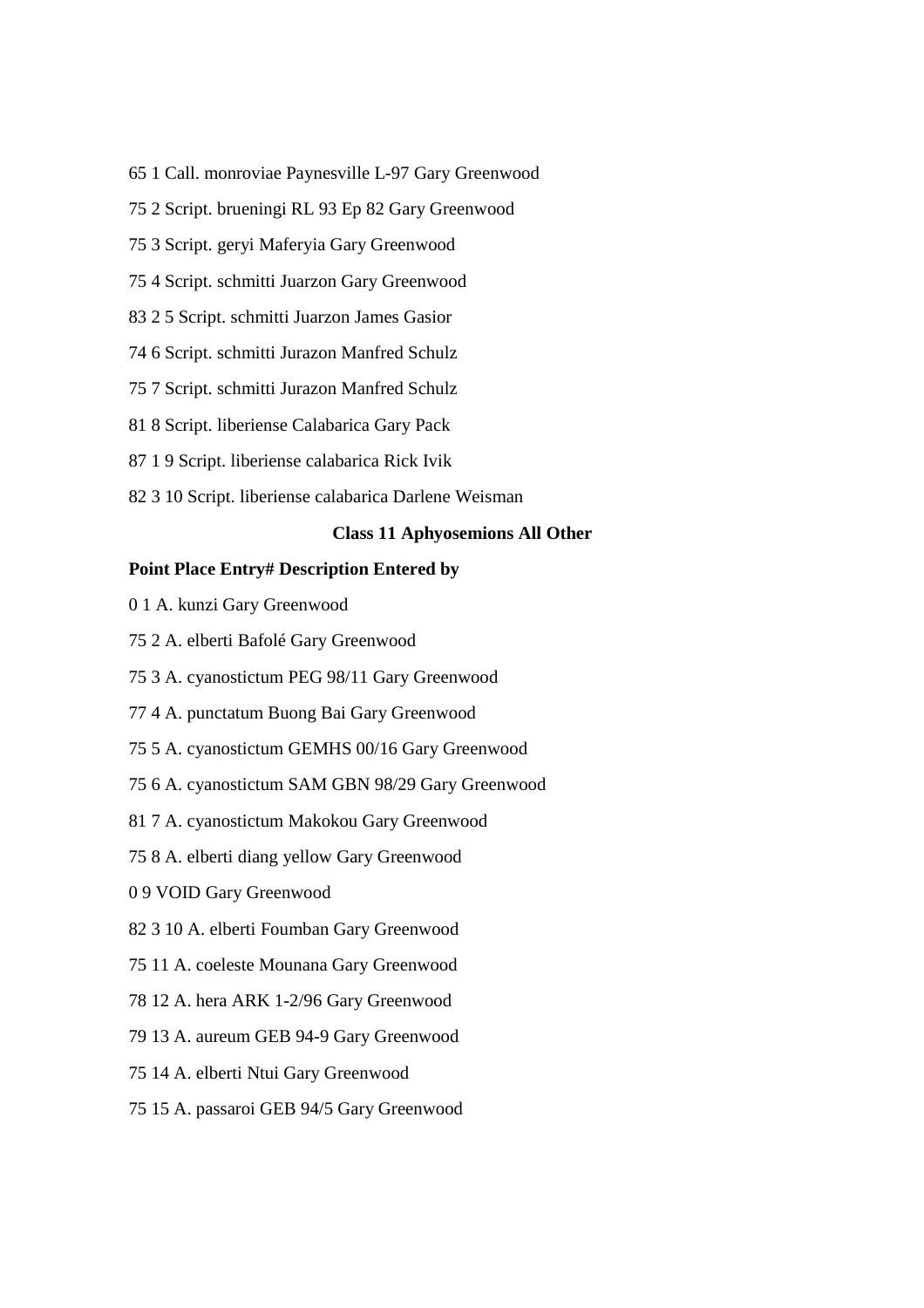- 77 16 A. elberti Bafousson Gary Greenwood
- 75 17 A. georgiae GBBS 99/19 Gary Greenwood
- 0 18 A. elberti Mbet BLLMC 05/8 Gary Greenwood
- 81 19 A. fulgens LEC 93/7 Gary Greenwood
- 75 20 A. georgiae BDBG 04/12 Gary Greenwood
- 75 21 A. abacinum Gary Greenwood
- 75 22 A. elberti Matapit Gary Greenwood
- 76 23 A. raddai Modé Gary Greenwood
- 0 24 A. georgiae GAB 90/18 Gary Greenwood
- 75 25 A. exiguum BLLMC 05/10 Gary Greenwood
- 75 26 A. rectogoense PEG 95/16 Gary Greenwood
- 0 27 void John O'Conner
- 0 28 void John O'Conner
- 75 29 A. cyanostictum LEC 93/5 James Gasior
- 75 30 A. georgiae GAB 90/18 James Gasior
- 75 31 A. abacinum James Gasior
- 75 32 A. buytaerti BSWG 97/3 James Gasior
- 79 33 A. lamberti Abouni Koo James Gasior
- 75 34 A. exiguum Mbalmayo James Gasior
- 78 35 A. coeleste Mounana James Gasior
- 78 36 A. ocellatum Nzenzélé James Gasior
- 75 37 A. elberti Sambolobo James Gasior
- 80 38 A. species Lobaye James Gasior
- 0 39 A. decorsei Kapou RPC 91/11 James Gasior
- 80 40 A. elberti Diang Yellow James Liska
- 79 41 A. elberti Bafole James Liska
- 78 42 A. elberti Bafoussam Ryan Grisso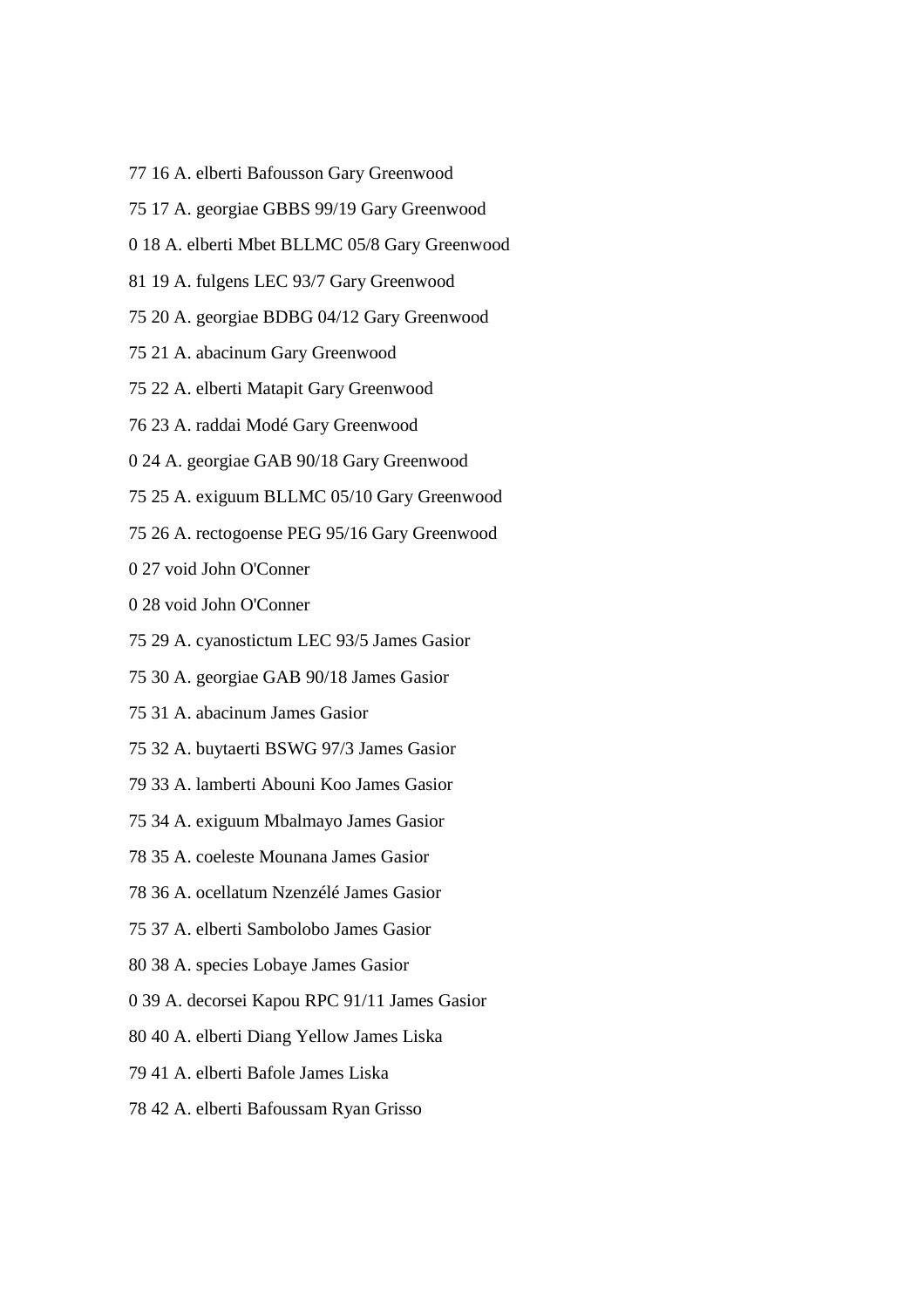- 81 43 A. elberti Bafoussam Ryan Grisso
- 75 44 A. elberti kekemense Manfred Schulz
- 75 45 A. elberti Sambolobo Manfred Schulz
- 78 46 A. elberti Diang Yellow Manfred Schulz
- 79 47 A. hera Manfred Schulz
- 80 48 A. cognatum Manfred Schulz
- 75 49 A. punctatum Boung Bai Manfred Schulz
- 80 50 A. elberti Bafole Gary Pack
- 81 51 A. hera 1-2/96 Gary Pack
- 84 1 52 A. herzogi Zomoko GBG 92-25 Gary Pack
- 79 53 A. herzogi Zomoko GBG 92-25 Gary Pack
- 80 54 A. ocellatum SikaSika GJS 00-5 Gary Pack
- 78 55 A. ocellatum SikaSika GJS 00-5 Gary Pack
- 75 56 A. elberti Mekenene Blue CLL 03/12 John Metzger
- 80 57 A. raddai Mode John Metzger
- 80 58 A. punctatum Boung Bai John Metzger
- 81 59 A. abacinum Frank Carriglitto
- 81 60 A. fulgens 93/7 Frank Carriglitto
- 75 61 A. georgiae GAB 90/18 Frank Carriglitto
- 78 62 A. hera ARK 1-2 96 Frank Carriglitto
- 77 63 A. christyi Kinshasa Jack Heller
- 83 2 64 A. sp. Oyo 91/18 Jack Heller
- 75 65 A. elberti Santchou Paul Christ
- 75 66 A. elberti Makenene CLL 03-12 Eric Beyer
- 75 67 A. raddai Modé Mark Hlavaty
- 75 68 A. ocellatum Sika Sika GJS 00-5 Jim Hinkle
- 80 69 A. punctatum Buong Bai James Liska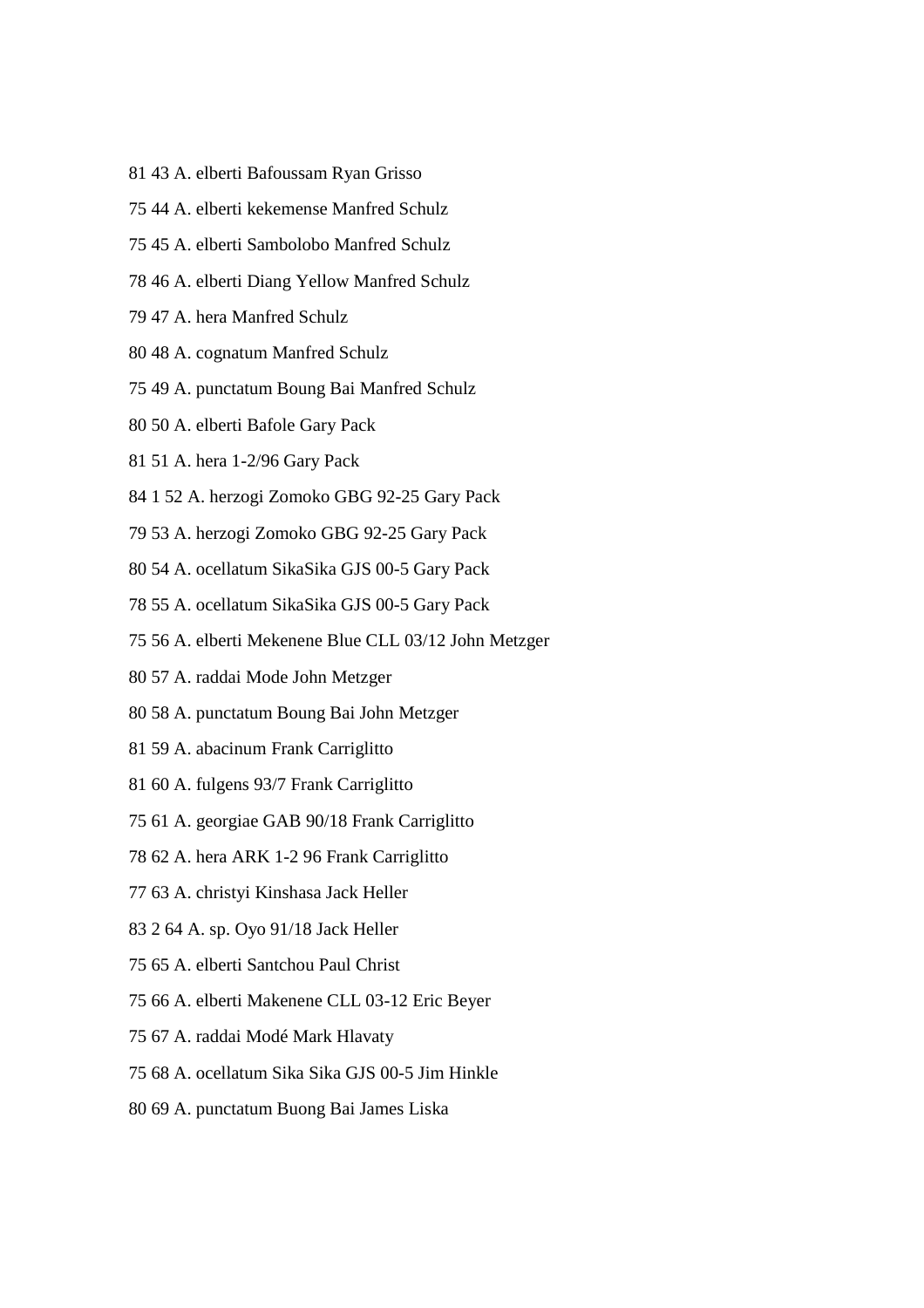## **Class 12 Epiplatys**

#### **Point Place Entry# Description Entered by**

- 75 1 Ps. (Ep.) annulatus Gary Greenwood
- 75 2 Ep. fasciolatus fasciolatus CI 08 Gary Greenwood
- 91 3 Ep. dageti dageti Gary Greenwood
- 92 3 4 Ep. ansorgii massana GJS 00/02 Gary Greenwood
- 89 5 Ep. lamottei Gary Greenwood
- 0 6 void John O'Conner
- 0 7 void John O'Conner
- 75 8 Ep. dageti monroviae reverse trio Art Leuterman
- 75 9 Ps. (Ep.) annulatus Guinea Ted Judy
- 94 2 10 Ep. roloffi SL 89 James Liska
- 75 11 Ep. dageti monroviae James Liska
- 96 1 12 Ep. (sexfasciatus) togolensis Palime Gary Pack
- 75 13 Ep. lamottei Rick Ivik
- 0 14 VOID Frank Carriglitto
- 75 15 Ps. (Ep.) annulatus Monrovia Frank Carriglitto
- 75 16 Ps. (Ep.) annulatus Charles Harrison / Sue Harrison
- 75 17 Ep. lamottei Mark Hlavaty

### **Class 13 All Other Varieties - Old World**

- 83 1 Aph. mento Gary Greenwood
- 77 2 Apl. lineatus Red GOA Gerhard Kallus
- 79 3 Apl. panchax panchax Gerhard Kallus
- 75 4 Aph. mento Ted Judy
- 77 5 Poro. normani Cameroon Ted Judy
- 75 6 Pachy. playfairii Gary Sutcliffe